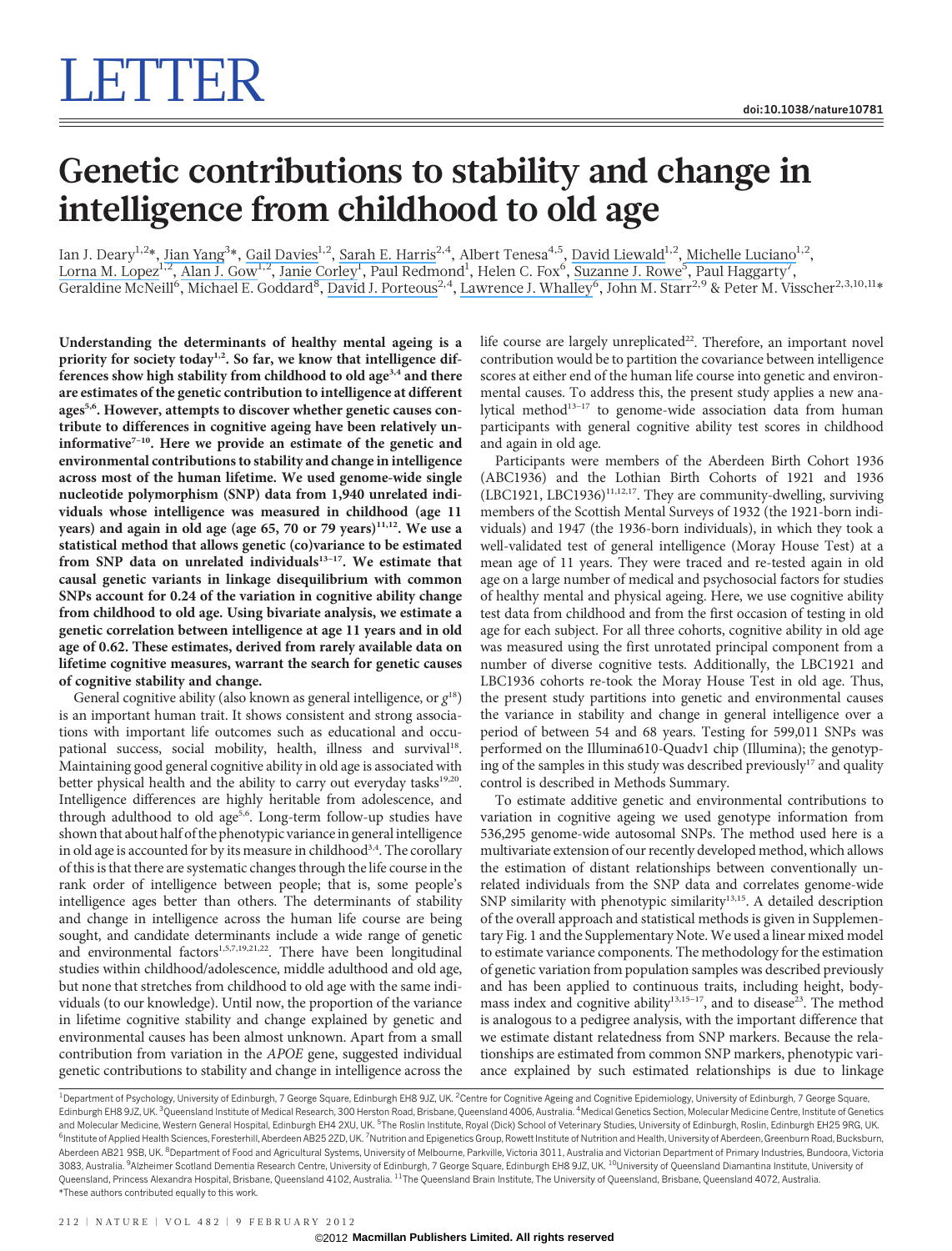disequilibrium between the genotyped markers and unknown causal variants<sup>13,14,21</sup>. The method estimates genetic variation from SNPs that are in linkage disequilibrium with unknown causal variants, and so provides a lower limit of the total narrow sense heritability because additive variation due to variants that are not in linkage disequilibrium with the genotyped SNPs is not captured.

We first performed a univariate analysis of cognitive ageing (Supplementary Note), which we had defined previously as intelligence scores in old age phenotypically adjusted for intelligence at childhood, by fitting the Moray House Test of intelligence at age 11 as a linear covariate<sup>24</sup>. We estimated that  $0.24$  (standard error  $0.20$ ) of phenotypic variance in cognitive ageing was accounted for by the SNP-based similarity matrix. We next conducted a bivariate genetic analysis of intelligence scores early and later in life, to partition the observed phenotypic covariance in intelligence measured in childhood and old age into genetic and environmental sources of variation. Information on the environmental correlation comes from the comparison of the two phenotypes within individuals whereas the genetic correlation is inferred from between-individual comparisons of the two phenotypes (Supplementary Note). That is, the analysis can inform us about genetic and environmental contributions to stability and change in intelligence across the life course. The phenotypic correlation between Moray House Test intelligence at age 11 and the general intelligence component in old age was 0.63 (standard error 0.02) (Table 1). The bivariate analysis resulted in estimates of the proportion of phenotypic variation explained by all SNPs for cognition, as follows: 0.48 (standard error 0.18) at age 11; and 0.28 (standard error 0.18) at age 65, 70 or 79 (referred to hereafter as 65–79). The genetic correlation between these two traits was 0.62 (standard error 0.22), and the environmental correlation was 0.65 (standard error 0.12). From the results of the bivariate analyses we can make a prediction about the proportion of phenotypic variance explained by the SNPs for cognition at 65–79 years given the phenotype at age 11 years. This provided a prediction of 0.21 (standard error 0.20), which is consistent with the actual estimate of 0.24 (standard error 0.20) from the univariate analysis (Supplementary Table 1), suggesting that the bivariate normal distribution assumption underlying the bivariate analysis is reasonable. Hence, the results from the bivariate analysis contain the full description of the genetic and environmental relationships between cognition at childhood, cognition at old age, and cognitive change. We re-ran this model with different cut-offs for relatedness (Supplementary Table 2). The estimates are very similar but with, as expected, larger standard errors for more stringent cut-offs, which result in a smaller sample size. This shows that the results are not driven by unusually high correlations for a few close relatives.

In the present analyses we did not adopt the usual procedure of dividing the parameter estimates by the standard errors to obtain test statistics and accompanying P values, because the standard errors were

Table 1 <sup>|</sup> Bivariate analysis of intelligence at age 11 and at age 65–79

|             |                                                    | ິ               | .                                    |                 |  |
|-------------|----------------------------------------------------|-----------------|--------------------------------------|-----------------|--|
|             | Using general intelligence<br>component in old age |                 | Using Moray House<br>Test in old age |                 |  |
|             | Estimate                                           | Standard error* | Estimate                             | Standard error* |  |
| ${h_1}^2$   | 0.478                                              | 0.177           | 0.298                                | 0.229           |  |
| $h_2^2$     | 0.280                                              | 0.177           | 0.289                                | 0.221           |  |
| $r_{\rm G}$ | 0.623                                              | 0.218           | 0.798                                | 0.266           |  |
| $r_{\rm e}$ | 0.652                                              | 0.125           | 0.630                                | 0.132           |  |
| $r_{\rm P}$ | 0.627                                              | 0.015           | 0.680                                | 0.014           |  |
|             |                                                    |                 |                                      |                 |  |

Where  ${h_1}^2$  and  ${h_2}^2$  are variance explained by all SNPs for intelligence at age  $11$  and old age, respectively;  $r_G$  is genetic correlation;  $r_e$  is residual correlation;  $r_P$  is phenotypic correlation. A total of 1,940 unrelated individuals were included with the general intelligence component phenotype data at childhood (1,830) or old age (1,839) (1,729 individuals had both phenotypes). Of the 1,515 LBC1921 and LBC1936 individuals, there were 1,391 with genetic information and Moray House Test scores both at age 11 and in old age.

\* The standard errors are estimated from a first-order Taylor series expansion about the estimated maximum likelihood values and may be biased downwards<sup>25</sup>. For testing hypotheses we have used the likelihood-ratio test statistic, which is more accurate.

derived from a first-order Taylor series of the logarithm of the likelihood about the parameter estimates<sup>25</sup> and these can be biased for modest sample sizes. A more appropriate procedure is to use the likelihoodratio test statistic to test the hypotheses that the genetic correlation coefficient is zero (no genetic correlation) or 1 (perfect genetic correlation).When using a likelihood-ratio test, the estimated genetic correlation coefficient of 0.62 has a borderline significant difference from zero (likelihood-ratio test statistic = 2.56,  $P = 0.055$ , one-sided test) (Supplementary Fig. 2), and does not differ significantly from 1. This was tested by fitting a repeatability model (which implies a genetic correlation of 1.0 and the same heritability of repeat observations) that has three fewer parameters than the full bivariate model. It resulted in a very similar value of the maximum log-likelihood value; the likelihoodratio test statistic was 5.6 ( $P = 0.133$ , 3 degrees of freedom) (Supplementary Table 3).

LBC1921 and LBC1936 had the same Moray House Test administered at age 11 and again in old age. The bivariate analyses were repeated, therefore, using the same test of intelligence in childhood and old age in this subsample of the cohorts. The phenotypic correlation between Moray House Test intelligence at age 11 and in old age was 0.68 (standard error 0.01) (Table 1). The bivariate analysis resulted in estimates of the proportion of phenotypic variation explained by all SNPs for the Moray House Test, as follows: 0.30 (standard error 0.23) at age 11; and 0.29 (standard error 0.22) at age 70–79. The genetic correlation between these two traits was 0.80 (standard error 0.27). When using a likelihood-ratio test, the estimated genetic correlation coefficient of 0.80 is not significantly different from zero (likelihoodratio test statistic = 1.51,  $P = 0.11$ ). The environmental correlation between these two traits was 0.63 (standard error 0.13). From the results of the bivariate analyses we can make a prediction of the proportion of phenotypic variance explained by the SNPs for the Moray House Test at 70–79 years conditional on the phenotype at age 11 years. This results in an estimate of 0.074 (standard error 0.24) (Supplementary Table 4). Although the standard errors of the estimates are larger because a smaller data set was used, the results are similar to those using the full data and it appears that the choice of phenotype at old age (Moray House Test or a linear combination of a number of tests) has not led to a bias in inference. The estimates suggest that cognition early and late in life are similar traits, with possibly some genetic variation for cognitive change.

Using population-based genetic analyses, we have quantified, for the first time, the genetic and environmental contribution to stability and change in intelligence differences for most of the human lifespan. Genetic factors seem to contribute much to the stability of intelligence differences across the majority of the human lifespan. We provide a lower limit of the narrow sense heritability of lifetime cognitive ageing. The point estimate using a general cognitive ability component in old age is 0.24, albeit with a large standard error (0.20). We describe the estimate as a lower limit because the methods used in the present study allow us only to estimate the proportion of the genetic variation contributing to cognitive ageing that is captured by genetic variants in linkage disequilibrium with common SNPs; this will be lower than the total narrow sense heritability. We do not have a good estimate of the total amount of additive genetic variation for cognitive ageing, and so we cannot easily quantify any heritability that is missing from our estimate. Some of the possible genetic contribution we have found to cognitive change might be attributable to developmental change between age 11 and young adulthood. However, the large phenotypic correlation between age 11 and old-age intelligence, and the fact that heritability estimates of general intelligence by age 11 are at about adult levels<sup>5</sup>, lead us to posit that most of the genetic variation we have found is a contribution to ageing-related cognitive changes. The estimate of the genetic contribution to lifetime cognitive change was lower when, for a subsample, the same test was used in childhood and old age.

The bivariate analysis conducted here quantifies how differences in intelligence early and late in life are attributable to environmental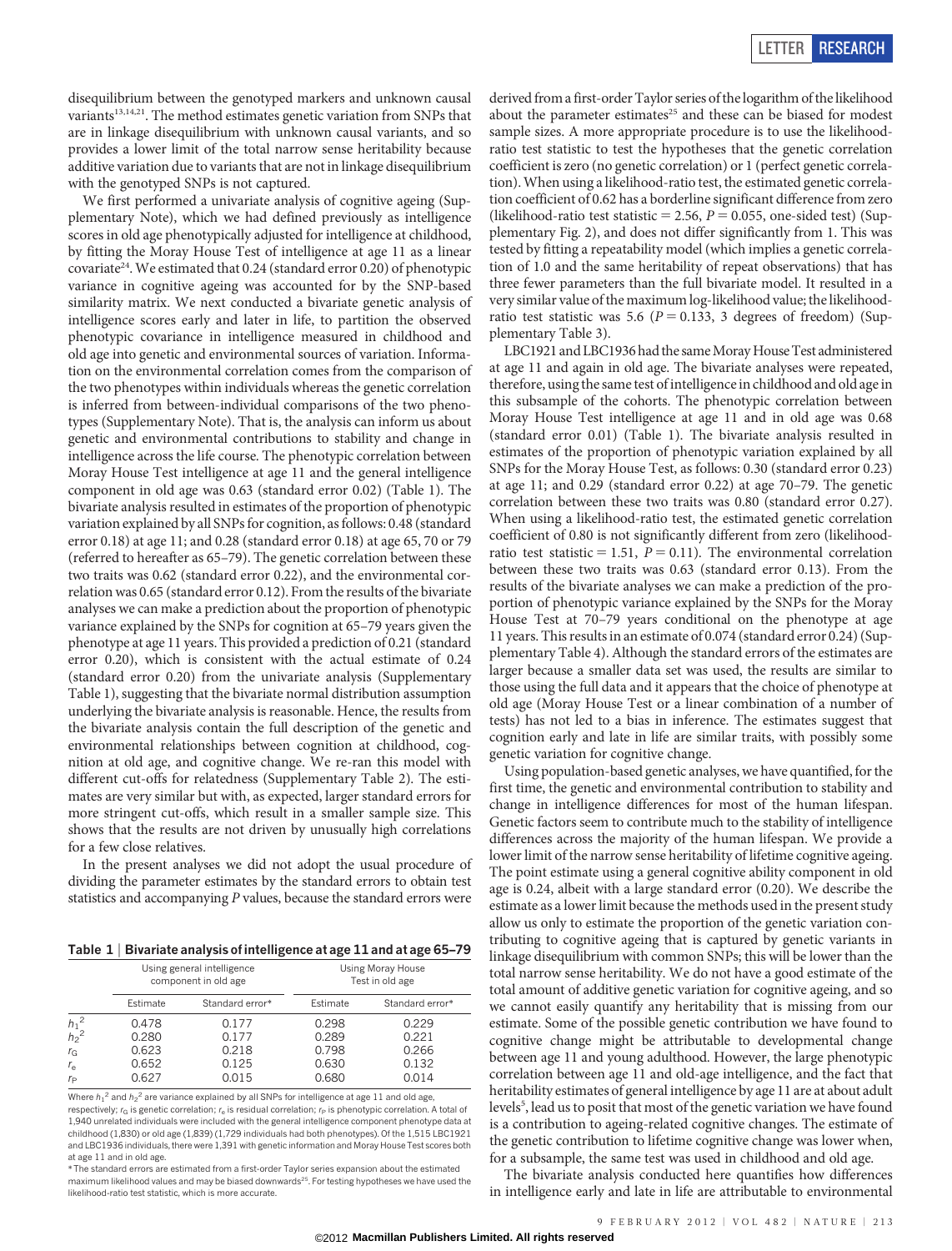or genetic factors. A genetic correlation of zero would imply that intelligence early and late in life are entirely separate traits genetically, and that variation in the change in intelligence from childhood to old age is partly genetic and a function of the heritability of intelligence early and late in life. At the other extreme, a genetic correlation of one implies that the two traits have the same genetic determinants, so that any variation in the change in intelligence between the two stages in life is purely environmental. At conventional levels of significance we could not rule out either a genetic correlation of zero or one; however, our estimates suggest that genetics and environment could each contribute substantially to the covariance between intelligence at age 11 and old age, and that genetic factors might have a role in cognitive change between the two stages of the life course.

The samples studied here comprise the birth cohorts' survivors, those healthy enough to take part in the studies, and people with less cognitive decline. Therefore, we considered whether our estimate of genetic variation at older ages may be biased downwards because of censoring. From life tables officially published by the Scottish Government based on census data, we estimate that the individuals in our oldest sample who were born in 1921 and alive at age 11 are among the  $\sim$  50% that were still alive at the time of sample collection. We know that lower childhood cognitive ability per se is associated with premature mortality<sup>26</sup>, which, of course, our analyses adjust for, as specified in the models. However, because there is a paucity of data about genetic influences on lifetime cognitive change, we have limited information with regard to how these might affect life expectancy. The only way to know across the lifespan would have been if all children (that is, the ones who survived to older ages—whom we know about and the ones who did not) had been genotyped in 1947. For nonnormative (that is, pathological) cognitive change, there are genetic risk factors associated with younger-onset Alzheimer's disease that result in premature mortality, but such strongly heritable disease is rare and the genes do not seem to affect normative cognitive ageing in those aged 70 years and over<sup>22</sup>. Hence, this is not a concern with regard to our analyses.APOE e4 is a well-known risk factor for non-normative cognitive decline, but any differential effect on survival occurs later in life, and is thus unlikely to have resulted in attrition in our cohort. Moreover,APOE is in Hardy–Weinberg equilibrium in even our oldest samples<sup>24</sup>, supporting this inference. Other known genetic risk factors for Alzheimer's disease have a very small effect on the risk of disease<sup>27</sup>. Hence, a priori, we have nothing to suggest anything but a largely neutral effect of genes that influence cognitive ageing on survival. However, if there is an effect, the example of cognition<sup>26</sup> (by contrast with cognitive change) would suggest that this would be negative, which would somewhat reduce genetic variation in cognitive change across the lifespan among the survivors.

Until now, studies aimed atfinding genetic contributions to cognitive ageing have offered little information. They use too-short follow-up periods, thereby providing too small an amount of cognitive change<sup>7,22</sup>. Cognitive assessments tend to be made only within old age, even though cognitive ageing occurs from young adulthood onwards. They are largely based on behavioural data in twin samples rather than information on DNA variation. The present study is unusual and valuable in capturing over half a century of cognitive stability and change and examining its causes. The results here provide estimates for the genetic and environmental contributions to cognitive stability and change across most of the human lifespan. Even with almost 2,000 individuals, the study's power was insufficient to achieve conventional levels of significance for the estimates. Our emphasis here has not been on the traditional significance thresholds for P values per se, but in trying to partition variance in cognitive ability into environmental and genetic causes. The phenotypes available here are rare, and so these point estimates are useful to guide future research. The present findings render attractive a search for genetic mechanisms of cognitive change across the life course. They also suggest the importance of environmental contributions to lifetime cognitive change.

## METHODS SUMMARY

Subjects. Recruitment, phenotyping and genotyping of the samples were described previously<sup>11,12,17</sup>. The mental test at age 11 was a Moray House Test<sup>11,12</sup>. In old age, general intelligence was derived using principal components analysis of a number of mental tests and saving scores on the first unrotated principal component (Supplementary Note). In old age, the assessments of general intelligence were made at ages as follows: ABC1936, 64.6 years (standard deviation 0.9); LBC1936, 69.5 (standard deviation 0.8); LBC1921, 79.1 (standard deviation 0.6). The LBC1921 and LBC1936 samples, but not the ABC1936, had repeat testing of the Moray House Test (already taken at age 11 years) at 79.1 and 69.5 years, respectively. After applying the genome-wide complex trait analysis method13,15, the distribution of inferred relationships in the samples was as shown in Supplementary Fig. 3. We removed one of each pair of individuals whose estimated genetic relatedness was  $>$  0.2. We retained 1,940 individuals with childhood or old-age phenotype data (1,729 individuals had both): ABC1936, 425; LBC1921, 512; and LBC1936, 1,003. Of the 1,515 LBC1921 and LBC1936 individuals, there were 1,391 with genetic information and Moray House Test scores at age 11 and in old age.

Genotyping quality control. Quality control procedures were performed per SNP and per sample. Individuals were excluded from further analysis if genetic and reported gender did not agree. Samples with a call rate  $\leq$  0.95, and those showing evidence of non-European descent by multidimensional scaling, were removed<sup>17</sup> SNPs were included in the analyses if they met the following conditions: call rate  $\geq$  0.98, minor allele frequency  $\geq$  0.01, and Hardy–Weinberg equilibrium test with  $P \ge 0.001$ . After these quality control stages, 1,948 samples remained (ABC1936,  $N = 426$ ; LBC1921,  $N = 517$ ; LBC1936,  $N = 1,005$ ), and 536,295 autosomal SNPs were included in the analysis.

## Received 5 September; accepted 12 December 2011. Published online 18 January 2012.

- 1. [Plassman, B. L., Williams, J. W., Burke, J. R., Holsinger, T. & Benjamin, S. Systematic](https://www.researchgate.net/publication/44673067_Systematic_Review_Factors_Associated_With_Risk_for_and_Possible_Prevention_of_Cognitive_Decline_in_Later_Life?el=1_x_8&enrichId=rgreq-86a6ec318dbf1e049e92d79e3707bf43-XXX&enrichSource=Y292ZXJQYWdlOzIyMTc2MDIyNjtBUzoxMDE5OTkxNzc2MzM4MTBAMTQwMTMyOTkwNzc2NA==) [review: factors associated with risk for and possible prevention of decline in later](https://www.researchgate.net/publication/44673067_Systematic_Review_Factors_Associated_With_Risk_for_and_Possible_Prevention_of_Cognitive_Decline_in_Later_Life?el=1_x_8&enrichId=rgreq-86a6ec318dbf1e049e92d79e3707bf43-XXX&enrichSource=Y292ZXJQYWdlOzIyMTc2MDIyNjtBUzoxMDE5OTkxNzc2MzM4MTBAMTQwMTMyOTkwNzc2NA==) life. Ann. Intern. Med. 153, 182-193 (2010).
- 2. [Brayne, C. The elephant in the room—healthy brains in later life, epidemiology and](https://www.researchgate.net/publication/6506844_The_elephant_in_the_room_-_Healthy_brains_in_later_life_epidemiology_and_public_health?el=1_x_8&enrichId=rgreq-86a6ec318dbf1e049e92d79e3707bf43-XXX&enrichSource=Y292ZXJQYWdlOzIyMTc2MDIyNjtBUzoxMDE5OTkxNzc2MzM4MTBAMTQwMTMyOTkwNzc2NA==) public health. [Nature Rev. Neurosci.](https://www.researchgate.net/publication/6506844_The_elephant_in_the_room_-_Healthy_brains_in_later_life_epidemiology_and_public_health?el=1_x_8&enrichId=rgreq-86a6ec318dbf1e049e92d79e3707bf43-XXX&enrichSource=Y292ZXJQYWdlOzIyMTc2MDIyNjtBUzoxMDE5OTkxNzc2MzM4MTBAMTQwMTMyOTkwNzc2NA==) 8, 233-239 (2007).
- Deary, I. J., Whalley, L. J., Lemmon, H., Crawford, J. R. & Starr, J. M. The stability of [individual differences in mental ability from childhood to old age: follow-up of the](https://www.researchgate.net/publication/222530120_The_Stability_of_Individual_Differences_in_Mental_Ability_from_Childhood_to_Old_Age_Follow-up_of_the_1932_Scottish_Mental_Survey?el=1_x_8&enrichId=rgreq-86a6ec318dbf1e049e92d79e3707bf43-XXX&enrichSource=Y292ZXJQYWdlOzIyMTc2MDIyNjtBUzoxMDE5OTkxNzc2MzM4MTBAMTQwMTMyOTkwNzc2NA==) [1932 Scottish Mental Survey.](https://www.researchgate.net/publication/222530120_The_Stability_of_Individual_Differences_in_Mental_Ability_from_Childhood_to_Old_Age_Follow-up_of_the_1932_Scottish_Mental_Survey?el=1_x_8&enrichId=rgreq-86a6ec318dbf1e049e92d79e3707bf43-XXX&enrichSource=Y292ZXJQYWdlOzIyMTc2MDIyNjtBUzoxMDE5OTkxNzc2MzM4MTBAMTQwMTMyOTkwNzc2NA==) Intelligence 28, 49-55 (2000)
- 4. Gow, A. J. et al. Stability and change in intelligence from age 11 to ages 70, 79, and 87: the Lothian Birth Cohorts of 1921 and 1936. Psychol. Aging 26, 232-240 (2011).
- 5. [Deary, I. J., Johnson, W. & Houlihan, L. M. Genetic foundations of human](https://www.researchgate.net/publication/24208488_Genetic_Foundations_of_Human_Intelligence?el=1_x_8&enrichId=rgreq-86a6ec318dbf1e049e92d79e3707bf43-XXX&enrichSource=Y292ZXJQYWdlOzIyMTc2MDIyNjtBUzoxMDE5OTkxNzc2MzM4MTBAMTQwMTMyOTkwNzc2NA==) intelligence. Hum. Genet. 126, [215–232 \(2009\).](https://www.researchgate.net/publication/24208488_Genetic_Foundations_of_Human_Intelligence?el=1_x_8&enrichId=rgreq-86a6ec318dbf1e049e92d79e3707bf43-XXX&enrichSource=Y292ZXJQYWdlOzIyMTc2MDIyNjtBUzoxMDE5OTkxNzc2MzM4MTBAMTQwMTMyOTkwNzc2NA==)
- Deary, I. J., Penke, L. & Johnson, W. The neuroscience of human intelligence differences. [Nature Rev. Neurosci.](https://www.researchgate.net/publication/41420018_The_neuroscience_of_human_intelligence_differences?el=1_x_8&enrichId=rgreq-86a6ec318dbf1e049e92d79e3707bf43-XXX&enrichSource=Y292ZXJQYWdlOzIyMTc2MDIyNjtBUzoxMDE5OTkxNzc2MzM4MTBAMTQwMTMyOTkwNzc2NA==) 11, 201-211 (2010).
- Lee, T., Henry, J. D., Trollor, J. N. & Sachdev, P. S. Genetic influences on cognitive [functions in the elderly: a selective review of twin studies.](https://www.researchgate.net/publication/41427265_Genetic_influences_on_cognitive_functions_in_the_elderly_A_selective_review_of_twin_studies?el=1_x_8&enrichId=rgreq-86a6ec318dbf1e049e92d79e3707bf43-XXX&enrichSource=Y292ZXJQYWdlOzIyMTc2MDIyNjtBUzoxMDE5OTkxNzc2MzM4MTBAMTQwMTMyOTkwNzc2NA==) Brain Res. Rev.  $64$ ,  $1-13$ [\(2010\).](https://www.researchgate.net/publication/41427265_Genetic_influences_on_cognitive_functions_in_the_elderly_A_selective_review_of_twin_studies?el=1_x_8&enrichId=rgreq-86a6ec318dbf1e049e92d79e3707bf43-XXX&enrichSource=Y292ZXJQYWdlOzIyMTc2MDIyNjtBUzoxMDE5OTkxNzc2MzM4MTBAMTQwMTMyOTkwNzc2NA==)
- 8. Reynolds, C. A. et al. Quantitative genetic analysis of latent growth curve models of cognitive abilities in adulthood. Dev. Psychol. 41, 3-16 (2005).
- 9. [Finkel, D., Reynolds, C. A., McArdle, J. J., Hamagami, F. & Pedersen, N. L. Genetic](https://www.researchgate.net/publication/24399806_Genetic_Variance_in_Processing_Speed_Drives_Variation_in_Aging_of_Spatial_and_Memory_Abilities?el=1_x_8&enrichId=rgreq-86a6ec318dbf1e049e92d79e3707bf43-XXX&enrichSource=Y292ZXJQYWdlOzIyMTc2MDIyNjtBUzoxMDE5OTkxNzc2MzM4MTBAMTQwMTMyOTkwNzc2NA==) [variance in processing speed drives variation in aging of spatial and memory](https://www.researchgate.net/publication/24399806_Genetic_Variance_in_Processing_Speed_Drives_Variation_in_Aging_of_Spatial_and_Memory_Abilities?el=1_x_8&enrichId=rgreq-86a6ec318dbf1e049e92d79e3707bf43-XXX&enrichSource=Y292ZXJQYWdlOzIyMTc2MDIyNjtBUzoxMDE5OTkxNzc2MzM4MTBAMTQwMTMyOTkwNzc2NA==) abilities. Dev. Psychol. 45, [820–834 \(2009\).](https://www.researchgate.net/publication/24399806_Genetic_Variance_in_Processing_Speed_Drives_Variation_in_Aging_of_Spatial_and_Memory_Abilities?el=1_x_8&enrichId=rgreq-86a6ec318dbf1e049e92d79e3707bf43-XXX&enrichSource=Y292ZXJQYWdlOzIyMTc2MDIyNjtBUzoxMDE5OTkxNzc2MzM4MTBAMTQwMTMyOTkwNzc2NA==)
- 10. [McGue, M. & Christensen, K. Social activity and healthy aging: a study of aging](https://www.researchgate.net/publication/6271610_Social_Activity_and_Healthy_Aging_A_Study_of_Aging_Danish_Twins?el=1_x_8&enrichId=rgreq-86a6ec318dbf1e049e92d79e3707bf43-XXX&enrichSource=Y292ZXJQYWdlOzIyMTc2MDIyNjtBUzoxMDE5OTkxNzc2MzM4MTBAMTQwMTMyOTkwNzc2NA==) Danish twins. [Twin Res. Hum. Genet.](https://www.researchgate.net/publication/6271610_Social_Activity_and_Healthy_Aging_A_Study_of_Aging_Danish_Twins?el=1_x_8&enrichId=rgreq-86a6ec318dbf1e049e92d79e3707bf43-XXX&enrichSource=Y292ZXJQYWdlOzIyMTc2MDIyNjtBUzoxMDE5OTkxNzc2MzM4MTBAMTQwMTMyOTkwNzc2NA==) 10, 255–265 (2007).
- 11. [Deary, I. J., Whiteman, M. C., Starr, J. M., Whalley, L. J. & Fox, H. C. The impact of](https://www.researchgate.net/publication/289963138_The_impact_of_childhood_intelligence_on_later_life_Following_up_the_Scottish_Mental_Surveys_of_1932_and_1947?el=1_x_8&enrichId=rgreq-86a6ec318dbf1e049e92d79e3707bf43-XXX&enrichSource=Y292ZXJQYWdlOzIyMTc2MDIyNjtBUzoxMDE5OTkxNzc2MzM4MTBAMTQwMTMyOTkwNzc2NA==) [childhood intelligence in later life: following up the Scottish Mental Surveys of](https://www.researchgate.net/publication/289963138_The_impact_of_childhood_intelligence_on_later_life_Following_up_the_Scottish_Mental_Surveys_of_1932_and_1947?el=1_x_8&enrichId=rgreq-86a6ec318dbf1e049e92d79e3707bf43-XXX&enrichSource=Y292ZXJQYWdlOzIyMTc2MDIyNjtBUzoxMDE5OTkxNzc2MzM4MTBAMTQwMTMyOTkwNzc2NA==) 1932 and 1947. [J. Pers. Soc. Psychol.](https://www.researchgate.net/publication/289963138_The_impact_of_childhood_intelligence_on_later_life_Following_up_the_Scottish_Mental_Surveys_of_1932_and_1947?el=1_x_8&enrichId=rgreq-86a6ec318dbf1e049e92d79e3707bf43-XXX&enrichSource=Y292ZXJQYWdlOzIyMTc2MDIyNjtBUzoxMDE5OTkxNzc2MzM4MTBAMTQwMTMyOTkwNzc2NA==) 86, 130-147 (2004).
- 12. Deary, I. J. et al. The Lothian Birth Cohort 1936: a study to examine influences on cognitive ageing from age 11 to age 70 and beyond. BMC Geriatr. 7, 28 (2007).
- Yang, J. et al. Common SNPs explain a large proportion of the heritability for human height. Nature Genet. 42, 565–569 (2010).
- 14. Visscher, P. M., Yang, J. & Goddard, M. E. A commentary on 'common SNPs explain a large proportion of the heritability for human height' by Yang et al. (2010). Twin Res. Hum. Genet. 13, 517-524 (2010).
- Yang, J., Lee, H., Goddard, M. E. & Visscher, P. M. GCTA: a tool for genome-wide [complex trait analysis.](https://www.researchgate.net/publication/49692212_GCTA_a_tool_for_Genome-wide_Complex_Trait_Analysis?el=1_x_8&enrichId=rgreq-86a6ec318dbf1e049e92d79e3707bf43-XXX&enrichSource=Y292ZXJQYWdlOzIyMTc2MDIyNjtBUzoxMDE5OTkxNzc2MzM4MTBAMTQwMTMyOTkwNzc2NA==) Am. J. Hum. Genet. 88, 76–82 (2011)
- 16. Yang, J. et al. Genome partitioning of genetic variation for complex traits using common SNPs. Nature Genet. 43, 519–525 (2011).
- 17. Davies, G. et al. Genome-wide association studies establish that human intelligence is highly heritable and polygenic. Mol. Psychiatry 16, 996-1005 (2011).
- 18. Deary, I. J. Intelligence. Annu. Rev. Psychol. 63, 453–482 (2012).
- 19. Deary, I. J. et al. Age-associated cognitive decline. Br. Med. Bull. 92, 135–152 (2009).
- 20. [Tucker-Drob, E. M. Neurocognitive functions and everyday functions change](https://www.researchgate.net/publication/50591230_Neurocognitive_Functions_and_Everyday_Functions_Change_Together_in_Old_Age?el=1_x_8&enrichId=rgreq-86a6ec318dbf1e049e92d79e3707bf43-XXX&enrichSource=Y292ZXJQYWdlOzIyMTc2MDIyNjtBUzoxMDE5OTkxNzc2MzM4MTBAMTQwMTMyOTkwNzc2NA==) [together in old age.](https://www.researchgate.net/publication/50591230_Neurocognitive_Functions_and_Everyday_Functions_Change_Together_in_Old_Age?el=1_x_8&enrichId=rgreq-86a6ec318dbf1e049e92d79e3707bf43-XXX&enrichSource=Y292ZXJQYWdlOzIyMTc2MDIyNjtBUzoxMDE5OTkxNzc2MzM4MTBAMTQwMTMyOTkwNzc2NA==) Neuropsychology 25, 368-377 (2011).
- 21. [Powell, J. E., Visscher, P. M. & Goddard, M. E. Reconciling the analysis of IBD and](https://www.researchgate.net/publication/46579430_Reconciling_the_analysis_of_IBD_and_IBS_in_complex_trait_studies?el=1_x_8&enrichId=rgreq-86a6ec318dbf1e049e92d79e3707bf43-XXX&enrichSource=Y292ZXJQYWdlOzIyMTc2MDIyNjtBUzoxMDE5OTkxNzc2MzM4MTBAMTQwMTMyOTkwNzc2NA==) [IBS in complex trait studies.](https://www.researchgate.net/publication/46579430_Reconciling_the_analysis_of_IBD_and_IBS_in_complex_trait_studies?el=1_x_8&enrichId=rgreq-86a6ec318dbf1e049e92d79e3707bf43-XXX&enrichSource=Y292ZXJQYWdlOzIyMTc2MDIyNjtBUzoxMDE5OTkxNzc2MzM4MTBAMTQwMTMyOTkwNzc2NA==) Nature Rev. Genet. 11, 800–805 (2010).